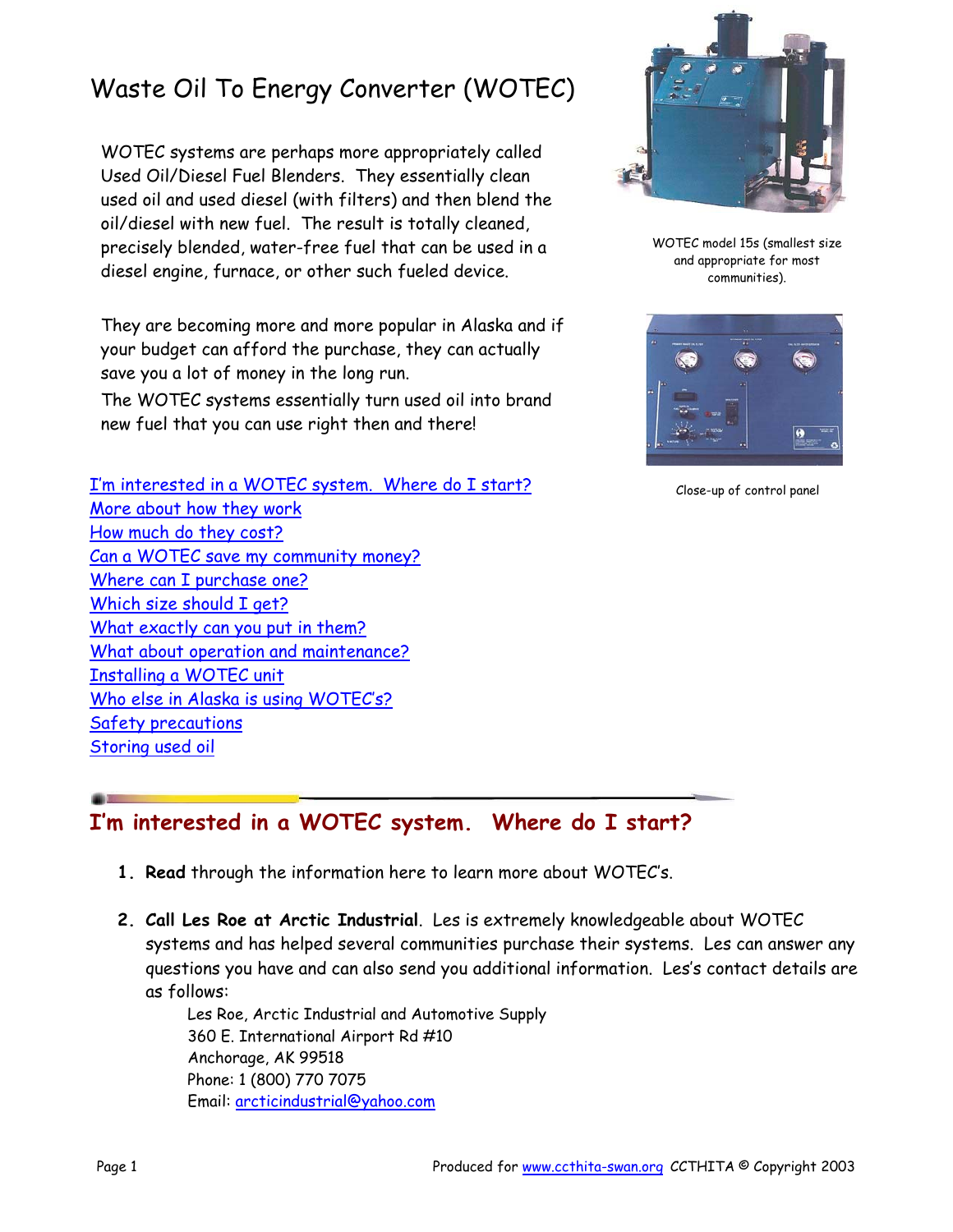#### **More about how WOTEC's work**

WOTEC units filter used oil and diesel fuel to remove any contaminants that are four microns or larger, and then blend the processed oil/diesel with new fuel (that you supply) at an operator selectable percentage. The blend ratios that you can select vary from 0.5% to 5% and 0.5 to 10%. The blend ratios are monitored with an automatic electronic control panel and the fuel that comes out of the WOTEC is a precise mixture of used oil-to-fuel blend. The units operate at a flow rate of 15 gallons per minute.



This is a picture of the largest size WOTEC model (15xdc). The initial used oil tank and final blended fuel tank are shown here.

### **How much do they cost?**

WOTEC systems come in three different sizes and the costs range from **\$24,000 to \$54,000**. Although this may seem like a lot of money, WOTEC's can save you a great deal of money in the long term (see below). Many communities have also purchased WOTEC's through leasing programs, which involve paying small monthly costs spread out over a few years. If you would like information on how to lease equipment, you can contact the following leasing companies:

#### **Information for Leasing Equipment**

|              | Tribal/Federal   Leasource http://www.leasource.com                            |  |
|--------------|--------------------------------------------------------------------------------|--|
|              | 1 (800) 991 0099 (ask for Larry Kennedy at ext. 16)                            |  |
|              |                                                                                |  |
| Municipal/   | Baystone Financial http://www.baystone.net 1800 752 3562 (ask for Linda Piers) |  |
| Village/City | This link has good information about leasing                                   |  |
|              | http://www.baystone.net/Programs/Municipal/LesseeQA.cfm                        |  |

The vendors are listed here as a directory to assist people in identifying and locating the resources they need to apply to their individual, company, or community situations. CCTHITA neither endorses nor underwrites any of the vendors listed here and is not in any financial relationship with any vendor listed here. CCTHITA does not portray this vendor list as a final or complete list. CCTHITA invites vendors whose products and/or services fit the category of Solid Waste Management to contact Ray Paddock, Environmental Technician, 1-800-344-1432 x7184, about inclusion on the vendor resource web list.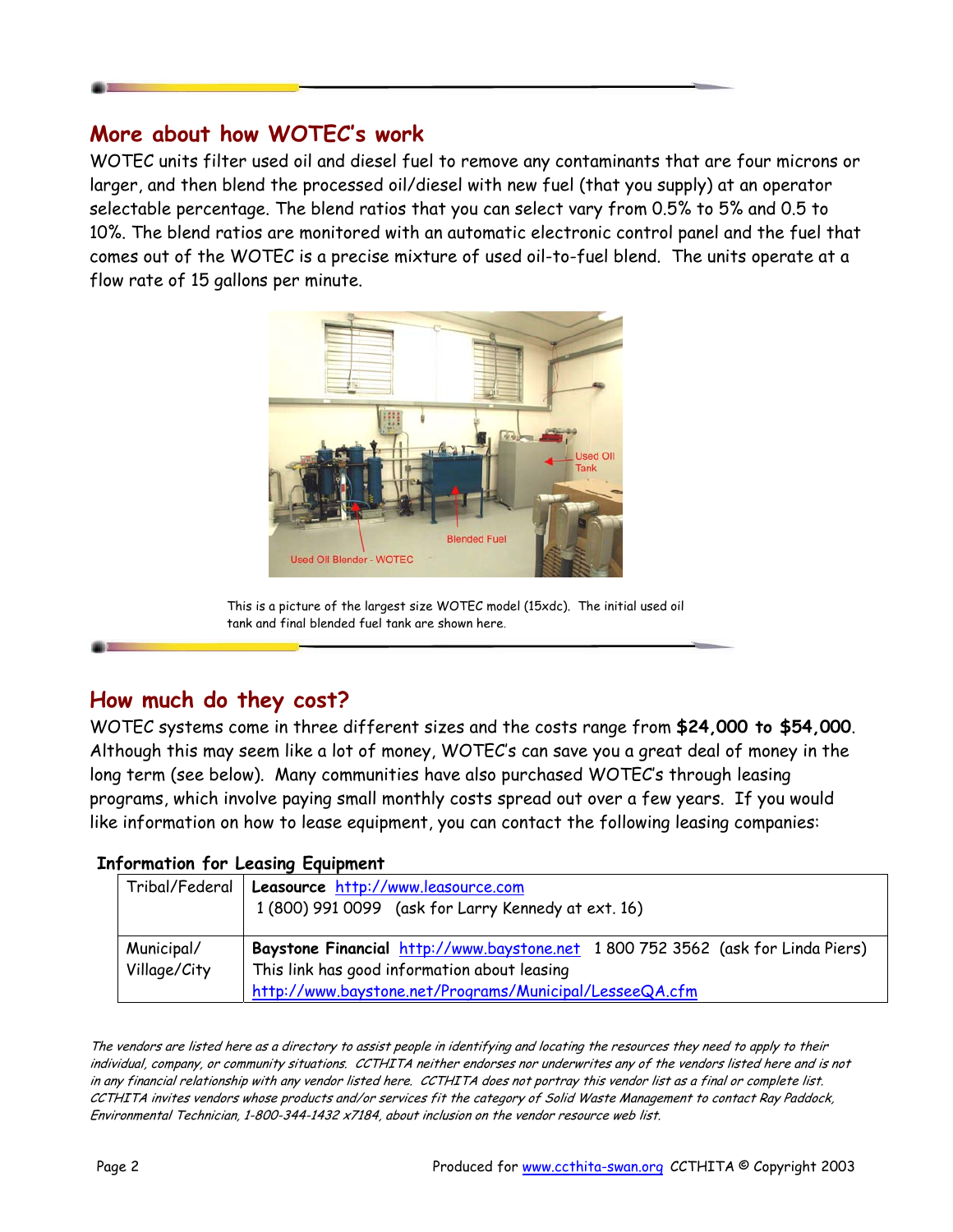#### **Can a WOTEC save my community money?**

Yes! Reusing your used oil for new fuel can save your community money in several ways:

- $\checkmark$  Less new fuel will need to be purchased
- $\checkmark$  Disposal costs will be reduced or avoided
- $\checkmark$  Cleanup and liability costs for improper disposal will be reduced or avoided

#### **Which size should I get?**

Most communities in Alaska use the smallest size WOTEC which is the **model 15s.** This is also the least expensive model. The larger models (15xd and 15xdc) are generally used by larger industrial operations.

#### **Where can I purchase one?**

The company that makes WOTEC's is Global Energy Recovery Corp. You can check out their website to view the WOTEC's and to read more about them. Their website is:

<http://www.globalenergycorp.com>

You can purchase the WOTEC's through their Alaska distributor, Les Roe. His details are: Les Roe, Arctic Industrial and Automotive Supply 360 E. International Airport Rd #10 Anchorage, AK 99518 Phone:1 800 770 7075

Email: arcticindustrial@yahoo.com

Give Les a call! He can answer many of your questions. (And he's nice too  $\circledcirc$ )

#### **Does my community produce enough oil/diesel fuel to run a WOTEC?**

There is no magic number of gallons of oil/diesel your community produces to warrant getting a WOTEC. It will often depend on your specific community's situation. Les Roe at Arctic Industrial says "If your community runs a power plant, it will be worthwhile to run a WOTEC." Give Les a call and talk to him about your community's oil and fuel usage and he can give you some good advice.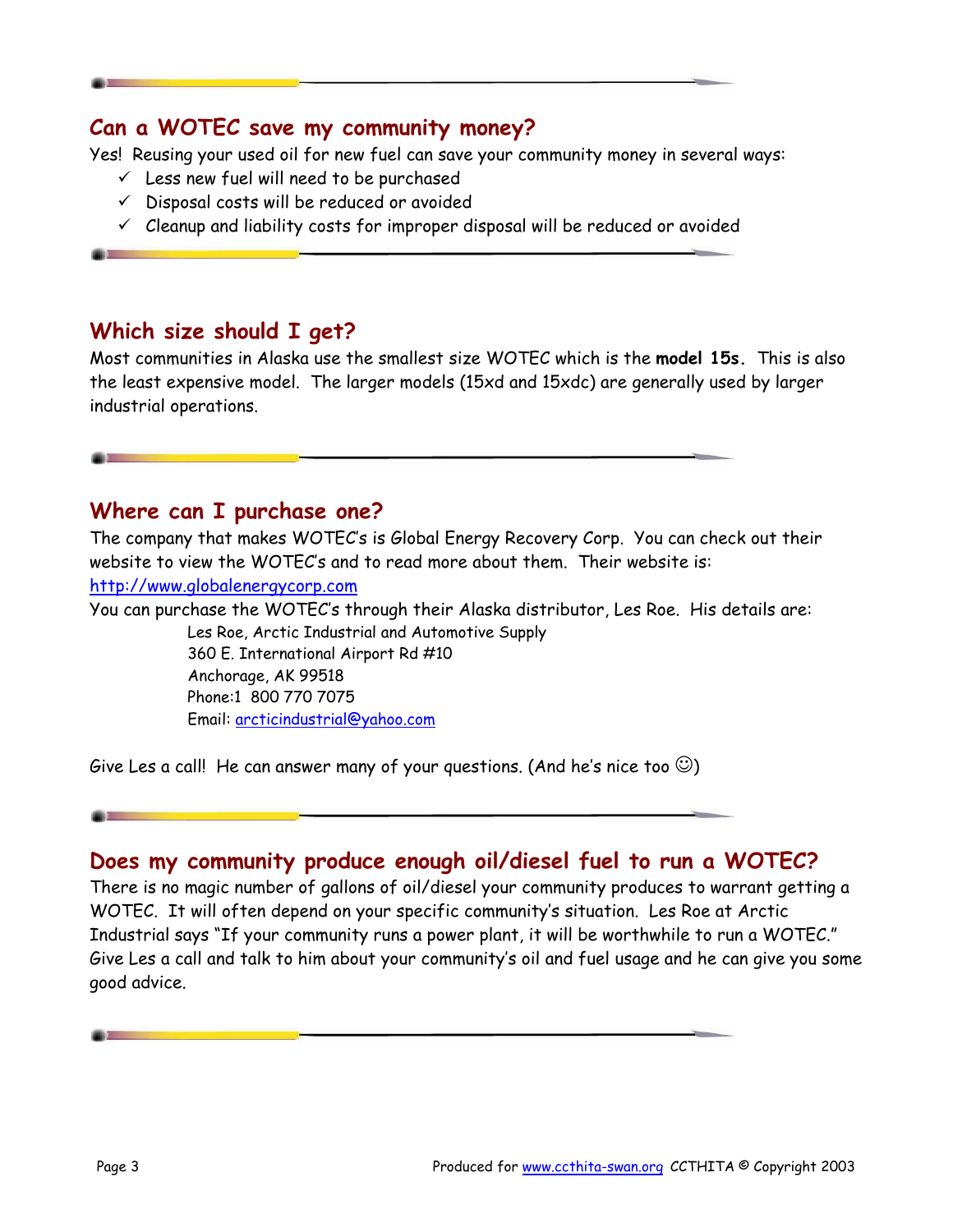### **What types of oil are acceptable to use in a used oil burner?**

☺ What you can use in a WOTEC:

- $\checkmark$  used engine oils
- $\checkmark$  gear oils
- $\checkmark$  hydraulic oils
- $\times$  T04 specification oils
- $\checkmark$  synthetic oils
- $\checkmark$  flush oils
- $\checkmark$  diesel fuel
- $\checkmark$  automatic transmission fluids
- $\checkmark$  cooking oils

/ What you **CAN'T** use in a WOTEC:

- **x** Gasoline (Can cause explosions!)
- **x** Coolant
- **x** Water

#### **What about operation and maintenance?**

WOTEC's are known to have great maintenance records. People that we have talked to that run WOTEC's have said that they've had **very little to no breakdowns**. If you purchase a WOTEC, it will come with a guide/manual with information about how to operate and maintain the unit. You can always call the company you purchased it from to ask operation and maintenance questions.



Gauges built into the machines will let you know when the filters need to be replaced. There are three filters in the WOTEC's. The 2 front filters usually only need to be replaced every 65,000 gallons of fuel and the filters cost approximately **\$100 each**. The final polishing filter usually only needs to be replaced every 285,000 gallons of fuel and they cost approximately **\$200 each**. The filters can be purchased from the same company that you purchased the WOTEC from.

#### **Installing a WOTEC unit**

When you purchase a WOTEC system, you will be connected with Otto Jacoby, the man who created the original WOTEC system. Otto will talk to you about the layout of the building you will be installing the WOTEC in and will advise you on where best to put it and tell you what you need to know for installation. Installing a WOTEC system is fairly straightforward and is not even as complicated as installing a used oil burner. Feel free to contact the communities listed below that are currently using WOTEC's to find out how their installation process went and anything they'd recommend or suggest.